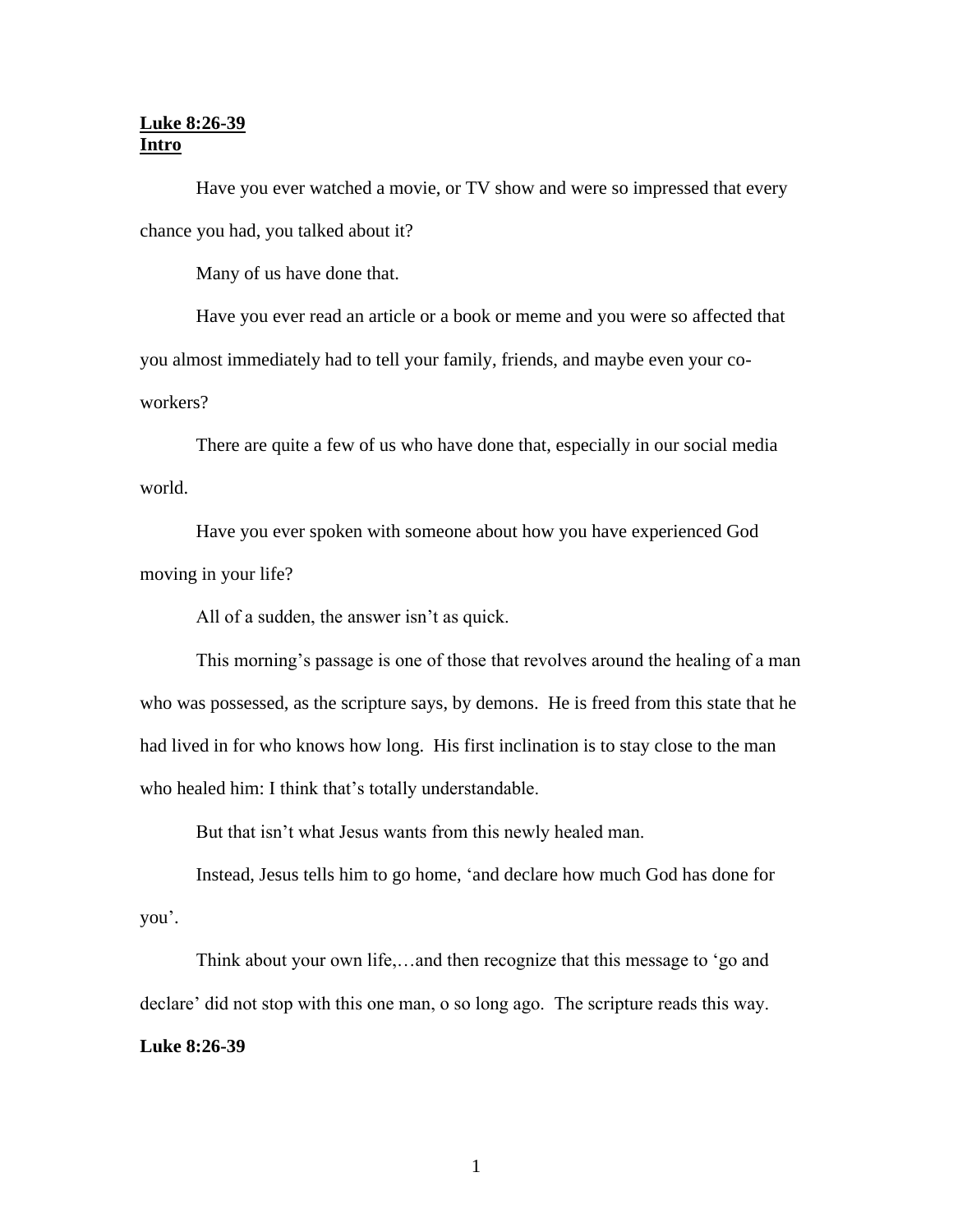<sup>26</sup> Then they arrived at the country of the Gerasenes, which is opposite Galilee.<sup>27</sup> As he stepped out on land, a man of the city who had demons met him. For a long time he had worn no clothes, and he did not live in a house but in the tombs.  $^{28}$  When he saw Jesus, he fell down before him and shouted at the top of his voice, "What have you to do with me, Jesus, Son of the Most High God? I beg you, do not torment me"— $^{29}$  for Jesus had commanded the unclean spirit to come out of the man. (For many times it had seized him; he was kept under guard and bound with chains and shackles, but he would break the bonds and be driven by the demon into the wilds.)  $30$  Jesus then asked him, "What is your name?" He said, "Legion"; for many demons had entered him. <sup>31</sup> They begged him not to order them to go back into the abyss.

 $32$  Now there on the hillside a large herd of swine was feeding; and the demons begged Jesus to let them enter these. So he gave them permission.  $33$  Then the demons came out of the man and entered the swine, and the herd rushed down the steep bank into the lake and was drowned.

 $34$  When the swineherds saw what had happened, they ran off and told it in the city and in the country. <sup>35</sup> Then people came out to see what had happened, and when they came to Jesus, they found the man from whom the demons had gone sitting at the feet of Jesus, clothed and in his right mind. And they were afraid.  $36$  Those who had seen it told them how the one who had been possessed by demons had been healed.  $37$  Then all the people of the surrounding country of the Gerasenes asked Jesus to leave them; for they were seized with great fear. So he got into the boat and returned. <sup>38</sup> The man from whom the demons had gone begged that he might be with him; but Jesus sent him away, saying,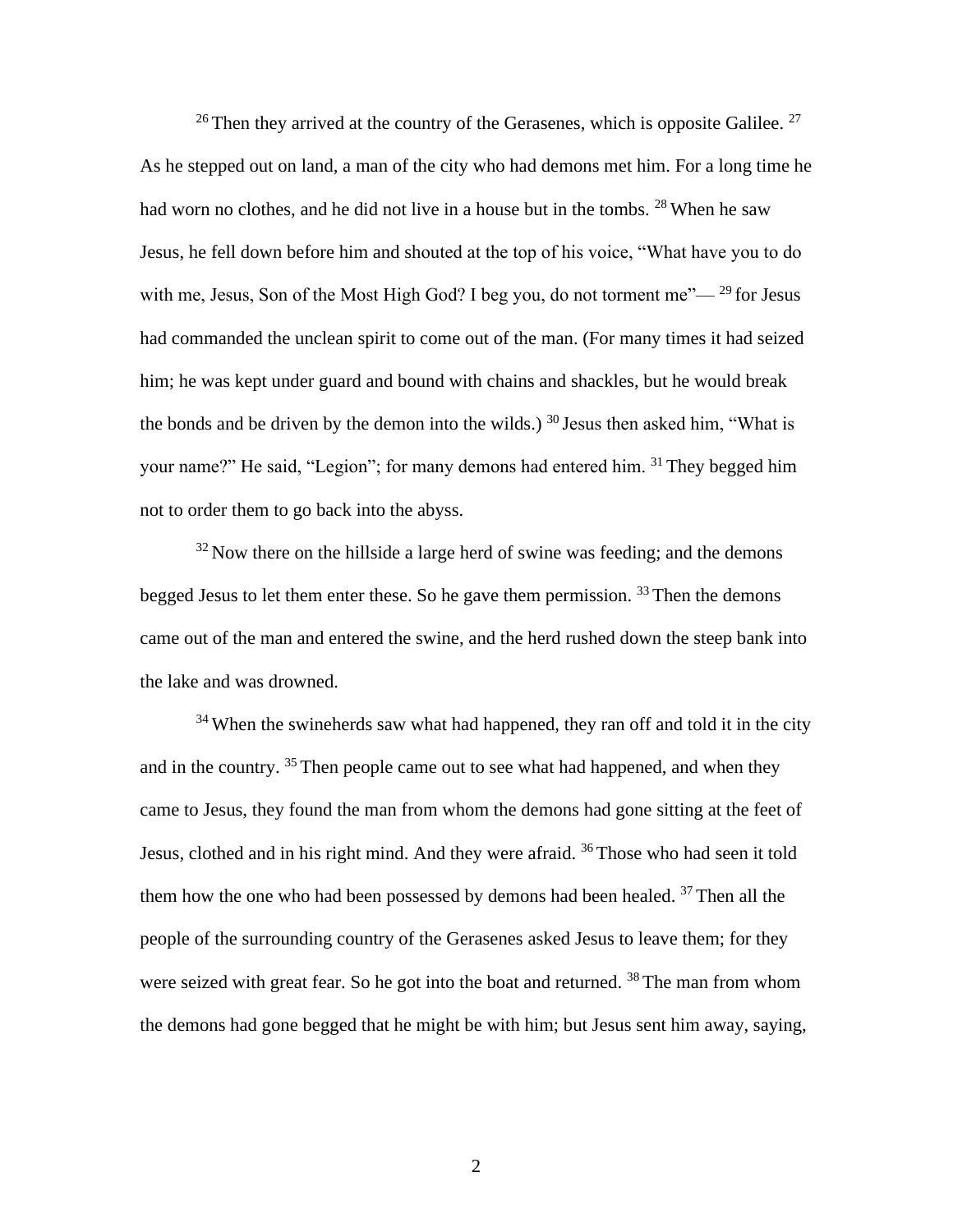$39$  "Return to your home, and declare how much God has done for you." So he went away, proclaiming throughout the city how much Jesus had done for him.

### **Galatians 3:23-29 Intro**

Our second passage talks about the imagery of being confined, trapped, and imprisoned.

However, this state no longer exists.

Instead, we are now freed. We are freed because of the sacrifice of Jesus on the cross for our sakes. We are freed because the chains of death could not contain one who was without sin. We are free!

The question is, what will we do with this freedom? Will we live for ourselves, looking to satisfy our own desires? Or will we instead live so that all might know the God who freed us? The scripture reads this way.

### **Galatians 3:23-29**

 $^{23}$  Now before faith came, we were imprisoned and guarded under the law until faith would be revealed.  $^{24}$  Therefore the law was our disciplinarian until Christ came, so that we might be justified by faith.  $25$  But now that faith has come, we are no longer subject to a disciplinarian,  $^{26}$  for in Christ Jesus you are all children of God through faith.  $27$  As many of you as were baptized into Christ have clothed yourselves with Christ.  $28$ There is no longer Jew or Greek, there is no longer slave or free, there is no longer male and female; for all of you are one in Christ Jesus.  $29$  And if you belong to Christ, then you are Abraham's offspring, heirs according to the promise.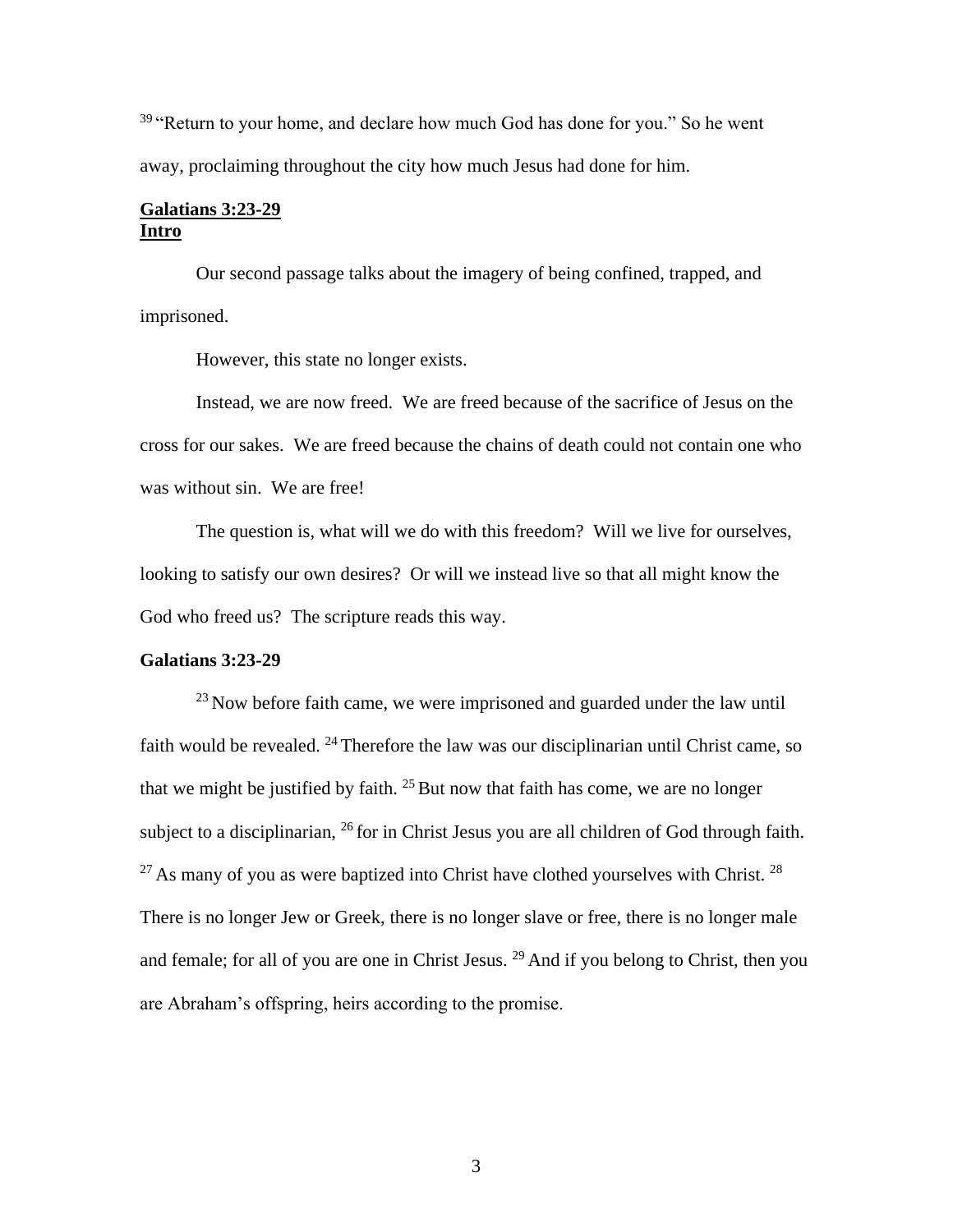#### **'Declare!'**

One of the great things about kids (which, I have no problem admitting, also has a tendency of driving their parents just a little crazy), is that if they're comfortable with you, then they will tell you whatever is on their mind.

For example, I can so remember Jim and Austin just talking and talking and talking about something that had them all excited. Even today, when something has Jim excited it's like the proverbial dollar burning a hole in the pocket feel where he's just waiting for the opening to be able to share his story, share his picture, share his video.

But no matter what it is, he has to get it out.

Here's why I bring this up: too often, we have bought into the mentality that we need to keep stuff to ourselves. We've bought into a societal mentality that says, 'we are the masters of our own domain; that others can think whatever they want, just don't bother me with it.'

The reality of this position shows up in just how resistant we tend to be in regard to speaking about (sometimes even using words) what we say is extremely important to us: God, and our faith in the Creator of all.

That is why a passage such as the one we have heard in Luke is so vitally important, not only to hear, but to respond to. The man who was possessed with demons was healed. We hear that statement and we tend to get hung up on the demon part. Some of us wonder what the pigs did wrong that they were the recipients of the demons.

But too often we forget how Jesus ultimately directed the newly freed man: go and declare.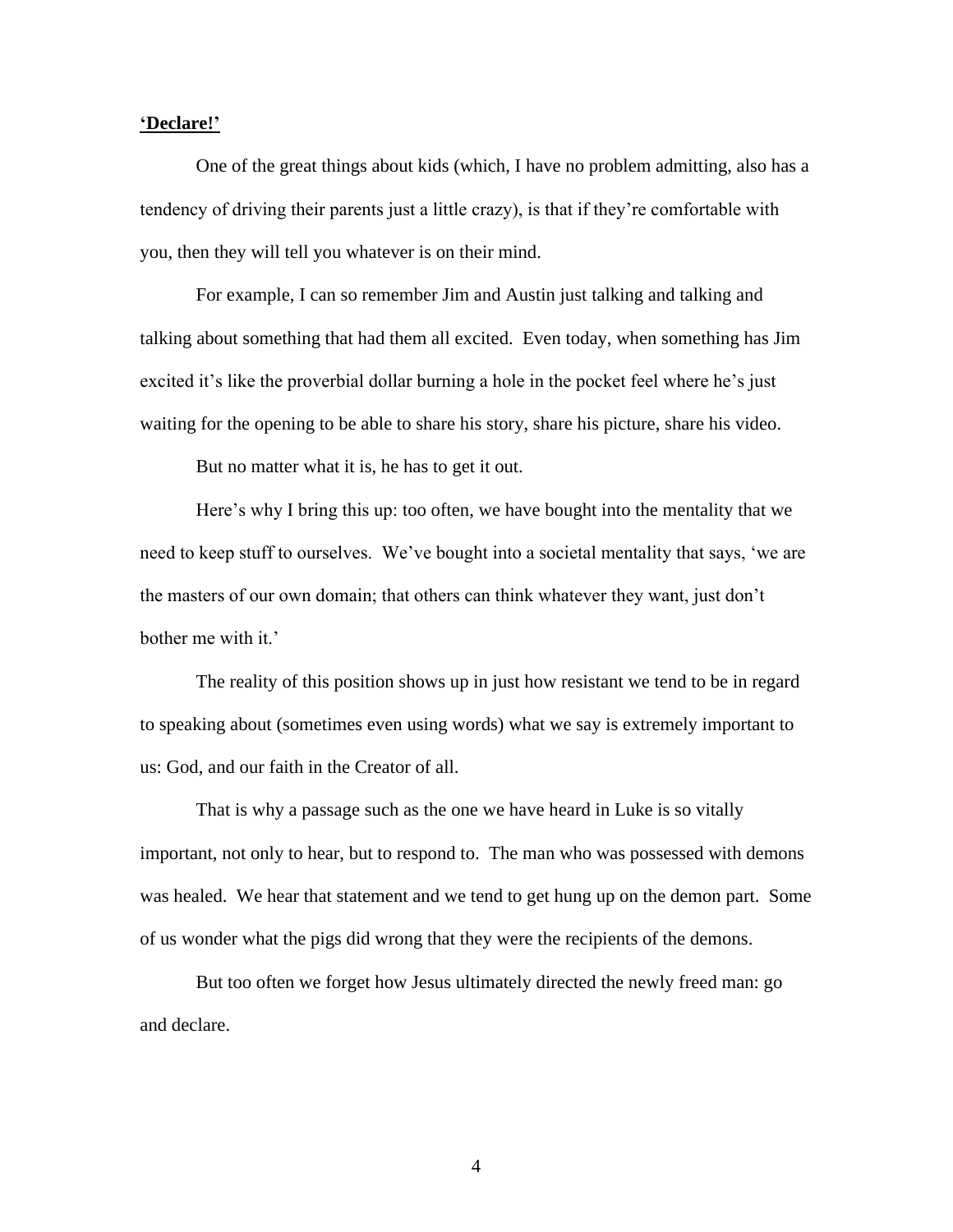Because here's the thing, there is not a person who is walking this earth who is not in need of the healing power of Jesus Christ. All of us, to using the language from Galatians, 'Jew or Greek, … slave or free, … male and female; … all of [us] are one in Christ Jesus'. We are one in Christ Jesus because each of us need the healing power of Christ so as to be freed, freed from whatever burden of sin that we might carry, freed so as to be welcomed by God in faith, freed so that we might be able to step out in that faith and declare, declare what is at (or at the very least should be) at the heart of our lives. We have been freed, not to go out and do whatever pleases us, but freed so that we might be able to shine the glory where it should have been all along: upon the Almighty.

Yes, it's real easy to think that the person in our Gospel story was more in need of God then we are. After all, look at all of his problems: they were so numerous that they called themselves Legion (he really must have been separated from God). Our problems are nowhere near that great.

What we need to remember though, is that there is not some gradation of separation from the Divine. It's not like someone sits in heaven going, 'well, so and so hasn't sinned all that much so they're only this separated from God. But that guy, oh, that guy has messed up so badly that there's no way that he will ever get back to God'.

That isn't how it works!

What we are able to recognize through Jesus' sacrifice on the cross (and then subsequent theological revelation) is that all of us are in the same boat; all of us needed God to reach out to us; all of us need God to forgive us so that we might be whole.

That's all of us!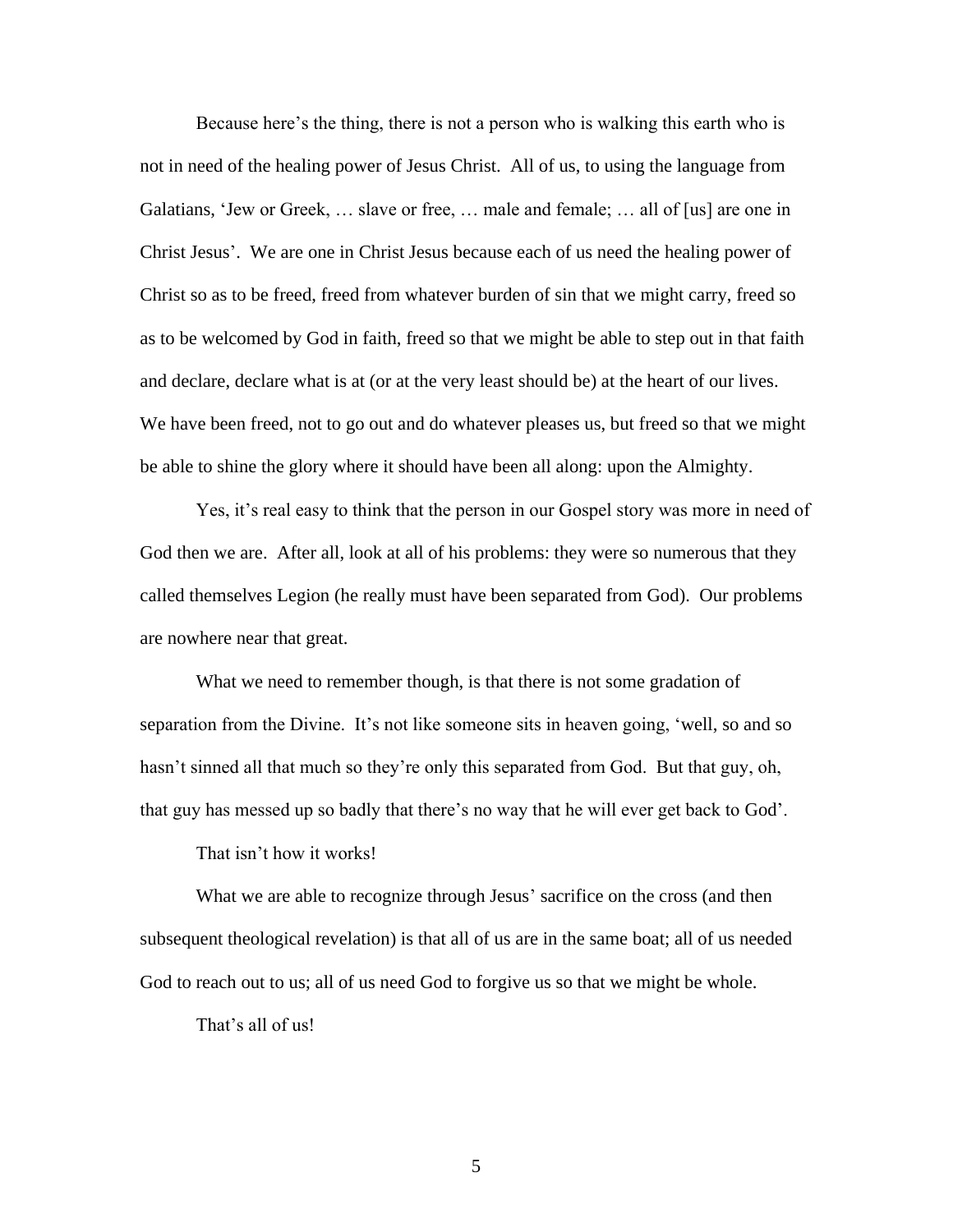We may all be different from the man in our story, but our similarities far outweigh the differences.

And what did Jesus tell the newly healed man?

'Return to your home, and declare how much God has done for you'.

That is for us as well.

'You, you who have been healed; you, you who have been brought into a closer relationship with Your Father; You, you who have been freed, go and declare'. We should be like our kids; we should be like Jim and be excited to share what has happened in our life.

If what we have been given means the world to us… no, if what we have been given means eternity to us, then shouldn't we be taking every opportunity that we have to declare the freedom that we have received through Jesus Christ?

If the only way that someone knows you're a Christian in because they see you pull into a church driveway once and awhile, then something is amiss. We have been freed, and being freed, we have been called to declare.

So, this may seem like a bit of a sideways illustration, but it stuck with me since I heard it.

On Tuesday, I called and chatted with Ron Hall to hear how he and Helen were doing. At the end of our conversation he described the following. He said, 'I went into Walmart and picked up my prescription and when I came back out, guess what? I had a flat tire!!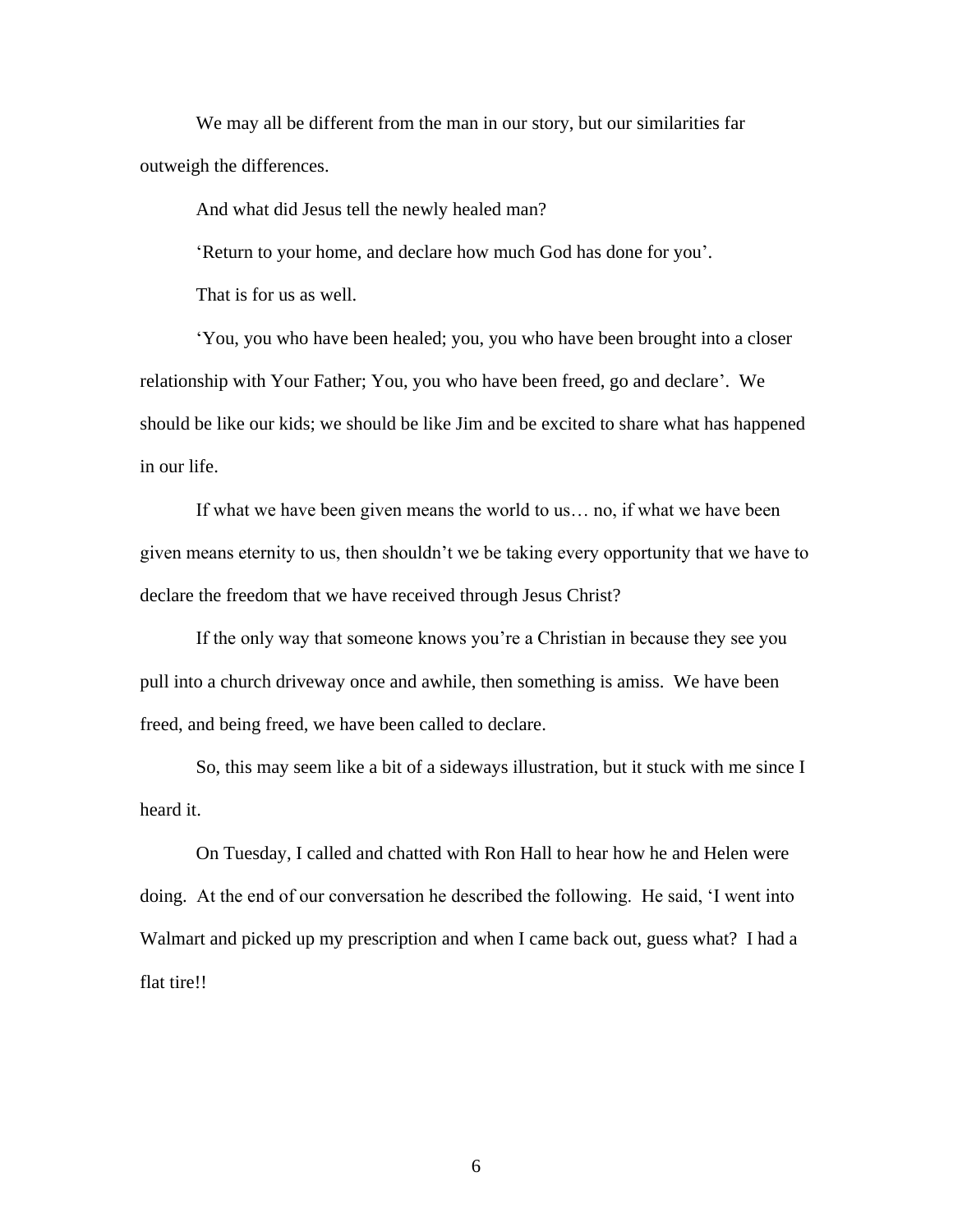So as I walk up to the car a younger guy says, 'you know you have a flat tire?' And I say, 'no way!', because I've had this car for all these years and I have never had a single issue…ever.'

Now, here's where the story got me.

The younger guy asks Ron, 'do you have someone to change the tire?', at which point I can totally see Ron's face as he says something along the lines of, 'ummm…no.' Without skipping a beat, the young man says, 'I'll help you with it.'

Very quickly, a second helper person gets involved and, in a little bit, Ron has got the flat tire off the car and the save-a-spare on. Ron finished with the following line, 'so you know, there are still good people out there.'

Here's why I bring this up, those two people who helped Ron, they were sharing God's love. I have no idea who they are or if they have ever been to a church, temple, or synagogue, and I am still confident in saying that they were sharing God's love. Because where love is (in any form!)…God is there as well.

Here's my mirror moment: if that's two unknown people helping Ron, what about each and every one of us (and that is regardless of what our lives may look like in the here and now)?

Think about it: we have been blessed with the gift of faith: we has been freed. Shouldn't every time we have the opportunity to declare that truth, shouldn't we take it? Seriously, when the opportunity presents itself, step out and declare.

All of us have been separated from God. All of us have been freed of that burden, whatever it may be, and welcomed back into relationship with God; all of us now have